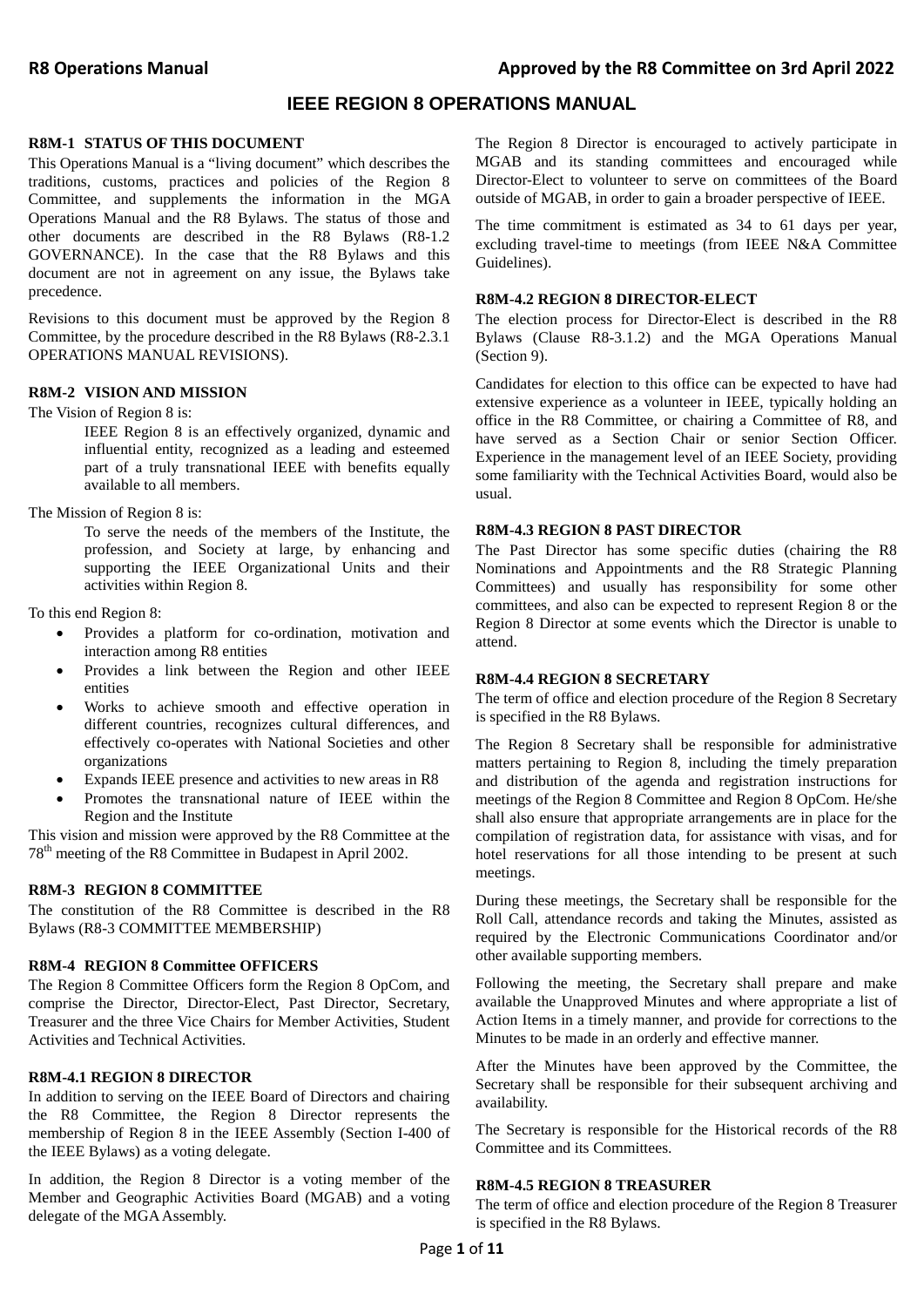The Region 8 Treasurer, being the chief financial officer of Region 8 Committee, shall be responsible for financial management of the Region 8 activities, for conducting financial operations, and for maintaining financial records of the Region to the standards required by IEEE.

The Treasurer shall be responsible for the reimbursement of authorized travel and other expenses of members of the Region 8 Committee, and for checking that the claims comply with IEEE and R8 policies. Cases of doubt or disagreement may be referred to the Region 8 Director for a decision.

The Region 8 Treasurer shall be responsible for the preparation of an annual budget, and for monitoring financial reports for adherence to the budget of Region 8. The Region 8 Treasurer shall provide periodic reporting on financial matters to the Region 8 Committee and the Region 8 Operating Committee and for securing their approval on financial actions when necessary.

In the planning of Region 8 Committee Meetings and other major events involving the Committee or its committees, the Treasurer shall be responsible for ensuring that hotel contracts and other substantial financial liabilities are handled in a manner compliant with IEEE requirements, and that reasonable economies are made.

The Treasurer shall be responsible for providing annual financial report and for provision of the documentation for annual audit, in compliance with IEEE requirements.

The Treasurer, with the assistance from the Region 8 Finance Committee, shall provide support to Region 8 Geographical Units with their financial reporting and the usage of IEEE financial systems.

Taking into account the legal and other requirements of the various jurisdictions in Region 8 and the banking regulations of various countries, candidates for Treasurer shall be selected from a country in Region 8 where the required financial transactions can be legally and promptly carried out, and the candidates for Treasurer need to be able to demonstrate appropriate financial experience and expertise.

#### **R8M-4.6 REGION 8 VICE CHAIRS**

There are three Vice Chairs, for Member Activities, Student Activities and Technical Activities.

They are elected by the Region 8 Committee to a two year term of office which may not be renewed for a consecutive term.

Candidates for election to Vice-Chair - Member Activities typically will have had previous relevant service on the R8 Committee or its committees, and shown a continuing interest in serving member needs and the career development of members. Familiarity with the recruitment and retention of IEEE members would also be advantageous.

Candidates for election to Vice-Chair - Student Activities typically will have demonstrated continued interest and involvement with Student Activities either through previous relevant service on the R8 Committee or its committees, or as Student Counselor at an active and well-established Student Branch.

Candidates for election to Vice-Chair - Technical Activities typically will be active members of an IEEE Society and preferably have served in the management of a Society or conference organization, and have had previous relevant service on the R8

Committee or its committees.

#### **R8M-4.7 VACANCIES ARISING FROM INABILITY TO CONTINUE IN OFFICE**

If an officer has a long-term or permanent inability to continue in office the procedures described below shall be followed. The causes could include illness, death, moving place of residence outside Region 8, or personal or employment reasons.

In the case of the Director, the procedure described in IEEE Bylaws shall be followed (I-301.10). The Region Director-Elect shall assume the duties of the Region Director, and in so doing shall vacate the office of Director-Elect.

The resulting vacancy for Director-Elect shall be filled by the candidate who had the next highest vote in the preceding election. If there is no such candidate or the candidate is no longer willing or able to serve, the normal election process for Director-Elect shall be initiated, during which the office will remain vacant.

In the case of Treasurer, Secretary or Vice Chair, the Director shall appoint an interim candidate until the next meeting of the R8 Committee, at which an election of a replacement shall take place.

#### **R8M-5 ELECTIONS AND APPOINTMENTS PROCEDURES**

The R8 Director-Elect (and hence the Director) is elected by the voting membership of the whole of IEEE Region 8.

The R8 Section Chairs are elected by the voting members of their Section.

The R8 Secretary, R8 Treasurer and the three R8 Vice Chairs (MA, SA, TA) are elected by the R8 Committee during an R8 Committee meeting.

The elected members of the R8 N&A subcommittee are elected by the R8 Section Chairs or alternates during an R8 Committee meeting (thus, absent Section Chairs with no alternate present at the meeting do not participate in the vote).

Appointments are made by the Director or other R8 Officer as specified in this Operations Manual or in the R8 Bylaws.

The normal IEEE rules for petition candidates apply to the elections for Director-Elect and Section Chairs.

In the case of the R8 Secretary, R8 Treasurer and the three R8 Vice Chairs (MA, SA, TA) a candidate may be added to the slate provided by the R8 N&A Committee by a petition including the signatures of at least 15 voting members of the R8 Committee. Valid signatories comprise anyone who is a voting member of the Committee during the calendar year in which the petition is submitted. If the petition is not submitted by the candidate, it must be accompanied by the written confirmation of the willingness of the candidate to serve if elected. The petition must be submitted to the Director or Secretary twenty-one (21) days before the election is due to take place, and after verification of validity, awareness of the additional candidate(s) must be made available to the R8 Committee fourteen (14) days before the election.

#### **R8M-6 COMMITTEES OF REGION 8**

The committees of Region 8 are of the following categories:

- **Standing Committees**
- AdHoc Committees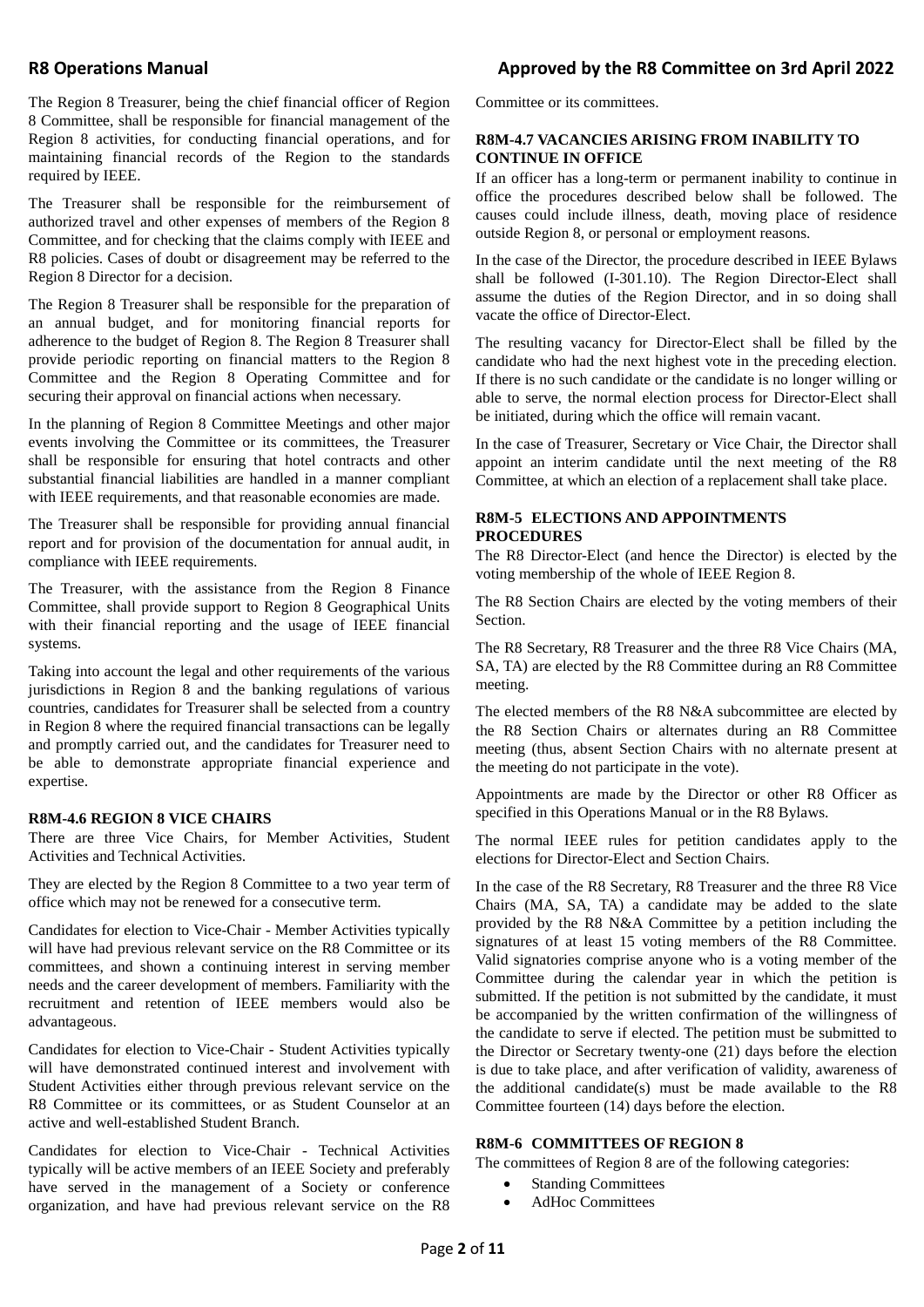Standing Committees are established by decision of the Region 8 Committee. They are presumed to be permanent and continue in existence unless or until dissolved, which requires a corresponding revision to the R8 Operations Manual.

AdHoc committees are established by decision of the Region 8 Director for a limited period, to carry out a specific task. They continue in existence only until the task is completed or the end of the year, whichever occurs first. A Director may prolong their establishment at the end of year if the task has not been completed. The Director will report to the Region 8 Committee on the establishment of AdHoc Committees.

The Region 8 Director is, ex-officio, a member without vote of every Committee of R8. However, his/her presence does not count towards the number needed for a quorum.

#### **R8M-6.1 STANDING COMMITTEES OF REGION 8**

The Region 8 Committee has the following Standing Committees:

- Region 8 Strategic Planning Committee
- Region 8 Nominations & Appointments (N&A) Committee
- Region 8 Awards & Recognition Committee
- Region 8 Conference Coordination Committee
- Region 8 Chapter Coordination Committee
- Region 8 Membership Development Committee
- Region 8 Young Professionals Committee
- Region 8 Student Activities Committee
- Region 8 Action for Industry (AfI) Committee
- Region 8 Professional and Educational Activities **Committee**
- Region 8 Women in Engineering (WIE) Committee
- Region 8 Humanitarian Activities (HuAC) Committee
- Region 8 Finance Committee
- Region 8 Life Members (LM) Committee
- Region 8 History Activities (HA) Committee
- Region 8 Publications and Communications Committee

## **R8M-6.1.1 REGION 8 STRATEGIC PLANNING COMMITTEE**

#### **R8M-6.1.1.1 MISSION**

The Region 8 Strategic Planning Committee is responsible for developing and recommending strategic and long-range plans, goals and objectives.

The Committee shall assist the Region 8 Committee to develop in an appropriate manner to meet all the IEEE-related needs of the Region and to continue to adhere to the R8 Committee Vision and Mission (Section R8M-2) and to advise on amendments to this Vision and Mission and to monitor compliance with the IEEE Strategic Plan.

#### **R8M-6.1.1.2 COMPOSITION**

The Region 8 Strategic Planning Committee is appointed by the Past Director from recommendations by the Region 8 Op Com as well as recommendations by the Region 8 N&A Committee. If the Past-Director does not personally assume the position of Chair of the Committee, it is expected that a Chair with expertise in Strategic Planning is appointed.

## **R8 Operations Manual Approved by the R8 Committee on 3rd April 2022**

#### **R8M-6.1.1.3 STATEMENT OF AUTHORITY**

- 1. Develop long-range plans. Review and revise these as necessary. The plan should correspond with the IEEE and MGA Board Strategic Plans.
- 2. Develop and present for Region 8 Committee approval Region 8 Strategic and Operational plans to encompass future activities, and revise as appropriate.
- 3. Monitor the performance of Region 8 in achieving the goals outlined in the Region 8 Strategic and Operational Plans, report on achievements and attainment of milestones at each Region 8 Committee meeting.
- 4. Monitor past Sections Congress (SC) recommendations. Make use of the SC recommendations in developing the Region 8 long-range plan.

#### **R8M-6.1.2 REGION 8 NOMINATIONS AND APPOINTMENT (N&A) COMMITTEE**

#### **R8M-6.1.2.1 MISSION**

The Region 8 Nominations and Appointments (N&A) Committee shall identify qualified candidates for elected and appointed positions of Region 8 Committee and its Committees including candidates for the Director-Elect slate.

## **R8M-6.1.2.2 COMPOSITION**

The Region 8 Nominations and Appointments (N&A) Committee shall consist of the following members:

- Region 8 Director
- Past Region 8 Director
- Director-Elect
- Three members elected for a period of 2 years renewable, by the R8 Section Chairs.

Candidates must fulfill one of the following criteria at the time of their election:

- be a Section Chair in office,
- have been a Section Chair within the past 3 years,
- have been a Section Chair and currently holding an elected or appointed position of the R8 Committee.

#### **R8M-6.1.2.3 STATEMENT OF AUTHORITY**

The Region 8 Nominations and Appointments (N&A) Committee shall:

- 1. Submit to the Region 8 Committee, to the Director of Region 8, or to the Region 8 Vice-Chairs as case defined in the IEEE, MGA Board, Region 8 Bylaws or Operations Manuals, a list of candidates recommended for election or appointment on  $1<sup>st</sup>$  January of the following year, in time for election or appointment before  $31<sup>st</sup>$  December or as otherwise called for in the Region 8 Bylaws or this Operations Manual.
- 2. Submit to the Board of Directors, after the approval of the R8 Committee, a slate of at least two and not more than three candidates for Region 8 Director-Elect.

In the case of the election process involving more than one candidate, the Region 8 N&A Committee slate of candidates, including biographies and position statements, shall be made available to all members of the Region 8 Committee at least twenty-eight days (28) before the Region 8 Committee meeting at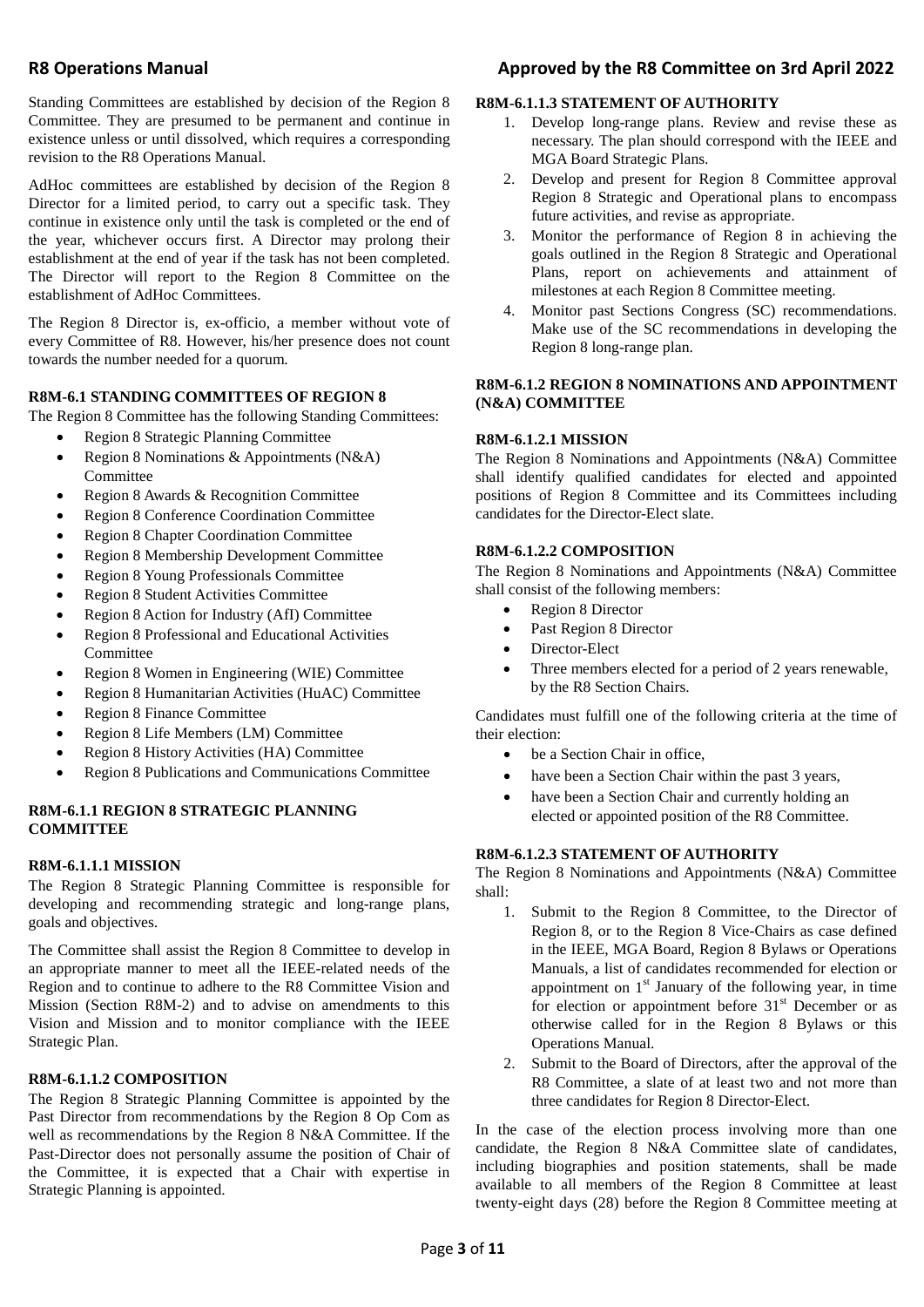## R8 Operations Manual **R8 Operations Manual** Approved by the R8 Committee on 3rd April 2022

which the election shall take place or the slate approved. The order of names for each position will be randomized.

Each candidate for a Region 8 Committee-elected position may have a Committee Delegate as an advocate. The advocate will present the candidate's background and qualifications to the Region 8 Committee.

When a meeting is convened to make the recommendations for the R8 Director-Elect slate, the current Director-Elect shall take no part in that aspect of the meeting.

A member of the Region 8 N&A Committee who does not resign from that Committee by 1 May is not eligible to be nominated by the Region 8 N&A Committee for any position to be filled by the Region 8 Committee. Candidates for the office of Region 8 Director-Elect are exempt from this provision.

## **R8M-6.1.3 REGION 8 AWARDS & RECOGNITION COMMITTEE**

## **R8M-6.1.3.1 MISSION**

To promote, recognize and reward excellence in the operations of Region 8 and its organizational units: Sections, Subsections, Chapters, Affinity Groups, Student Branches and Student Branch Chapters.

## **R8M-6.1.3.2 COMPOSITION**

The Region 8 Awards & Recognition Committee is appointed by the Past Director from recommendations by the Region 8 OpCom as well as recommendations by the Region 8 N&A Committee, with the provision that the Chair has to be at least of Senior grade. Normally the Past Director is recommended to take the position of Chair of this committee.

## **R8M-6.1.3.3 STATEMENT OF AUTHORITY**

- 1. Develop and implement award and recognition programs and procedures designed for sponsorship by Region 8.
- 2. Develop, coordinate and implement awards and recognition programs for use by organizational units of Region 8 to recognize individual IEEE members and organizational units.
- 3. Develop, coordinate and implement awards for use by organizational units of Region 8 to recognize support provided by firms, divisions of firms or individuals, which enables volunteers of the IEEE to carry out their assigned responsibilities.
- 4. Serve as an action body within Region 8, relating to the IEEE or MGA Board Awards programs; represent Region 8 on the IEEE and MGA related bodies, and act as an information source on IEEE and MGA Board awards and recognition programs for individuals and organizational units of Region 8.

## **R8M-6.1.4 REGION 8 CONFERENCE COORDINATION COMMITTEE**

## **R8M-6.1.4.1 MISSION**

To facilitate the planning, development, implementation, coordination, and to monitor and provide oversight for Region 8 conferences, conventions and technical shows sponsored or cosponsored by Region 8, and liaise with and advise Societies and Technical Councils planning conferences in Region 8.

## **R8M-6.1.4.2 COMPOSITION**

The Region 8 Conference Coordination Committee is appointed by the Vice Chair - Technical Activities from recommendations by the Region 8 OpCom as well as recommendations by the Region 8 N&A Committee. The Chair is a non-voting member of the R8 Committee (unless concurrently holding a voting position in the R8 Committee), and shall normally be chosen from candidates with experience of organization of one or more major IEEE conferences in Region 8.

## **R8M-6.1.4.3 STATEMENT OF AUTHORITY**

- 1. Encourage the holding of affordable IEEE Conferences in locations where there are members needing technical knowledge and the number of suitable existing events is scarce. This includes such conferences as EUROCON, AFRICON, and MELECON and other Region 8 flagship conferences.
- 2. Encourage and facilitate the organizing of technical events which involve the collaboration of members in more than one Region 8 Section, or technical events in locations in the Region where there is no Section or Subsection.
- 3. Offer assistance and advice to IEEE Societies and Technical Councils planning to hold major conferences in the Region.
- 4. Assist Region 8 Sections in attracting and participating in the organization of IEEE Society or Technical Council Conferences in their territory.
- 5. Respond to requests and enquiries from R8 Sections and Chapters involved in organizing conferences on matters such as financial support, conference publications, copyright permissions, publicity and co-sponsorship.

## **R8M-6.1.5 REGION 8 CHAPTER COORDINATION COMMITTEE**

## **R8M-6.1.5.1 MISSION**

To serve as an action body to help build relationships between R8 Chapters and their parent Societies and Technical Councils, to encourage the good management and vigor of R8 Chapters, and to investigate and encourage the formation of R8 Chapters.

To report to the Region 8 Committee on Chapter issues and act as an interface with IEEE Societies and TAB on Chapter related questions.

## **R8M-6.1.5.2 COMPOSITION**

The Region 8 Chapter Coordination Committee is appointed by the Vice Chair - Technical Activities from recommendations by the Region 8 OpCom as well as recommendations by the Region 8 N&A Committee.

The Chair is a non-voting member of the R8 Committee (unless concurrently holding a voting position in the R8 Committee), and shall normally be chosen from candidates who are active in one or more IEEE Societies or have experience as a Region 8 Chapter Chair.

Each member of the Committee (including the Chair) shall have, or be expected to develop, links with a specified IEEE Society or group of Societies and shall be a member of the corresponding Society and normally have prior experience as a Chapter officer.

As far as is possible with the available members and resources, the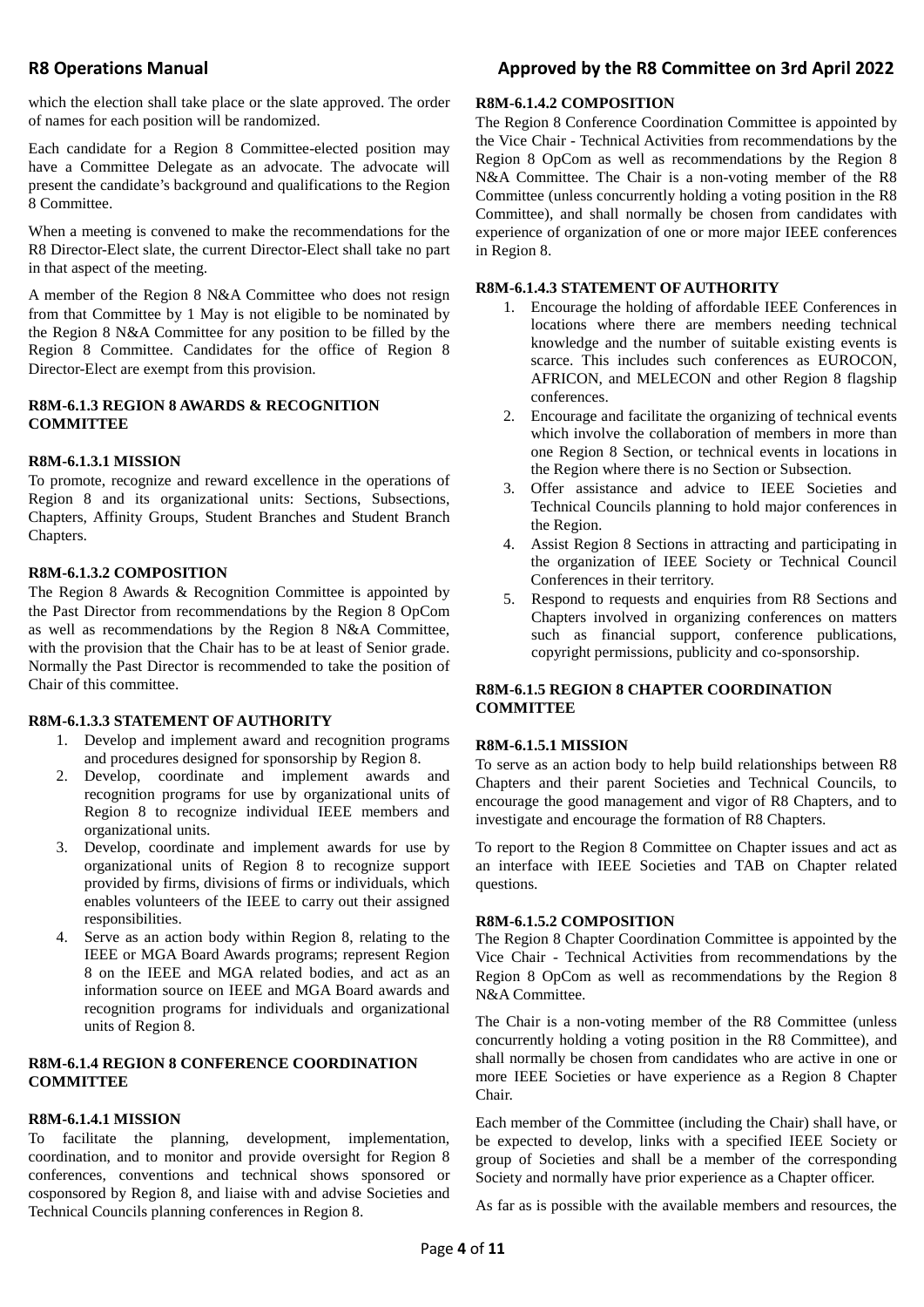Chapter Coordination Committee shall endeavor to have links to most of the major IEEE Societies.

The Student Branch Chapter Coordinator will serve as a corresponding member of the Region 8 Chapter Coordination Committee

## **R8M-6.1.5.3 STATEMENT OF AUTHORITY**

- 1. Establish and maintain communications with all Region 8 Chapters.
- 2. Assist the Sections and the Societies in the creation of new Region 8 Chapters in locations where Society membership is sufficient to justify such formations.
- 3. Establish (by the individual actions of the committee members) links with the Society governing committees (AdCom or Board of Governors) and Society chaptercoordinators, with the objective of encouraging the Society to maintain interest in and financially support its Chapters in Region 8.
- 4. Establish links with the Region 8 Chapters Chairs (by the individual actions of the committee members) to encourage them to liaise with their parent Societies, to make use of Society Distinguished Lecture Programs and to improve the management and activities of the Chapters.
- 5. Encouragement to Chapters to organize workshops, short courses, symposia, etc. should be given.
- 6. Encourage Region 8 Section Chairs to take an interest in and to support their Chapters.
- 7. Encourage attendance of R8 Chapter Chairs at Chapter Chairs meetings arranged by Societies and Divisions, and to the extent appropriate, participate in any such meetings held in Region 8.

## **R8M-6.1.6 REGION 8 MEMBERSHIP DEVELOPMENT COMMITTEE**

## **R8M-6.1.6.1 MISSION**

To create, promote and monitor appropriate and effective membership development programs.

## **R8M-6.1.6.2 COMPOSITION**

The Region 8 Membership Development Committee is appointed by the Vice Chair - Member Activities from recommendations by the Region 8 OpCom as well as recommendations by the Region 8 N&A Committee.

The Chair is a non-voting member of the R8 Committee (unless concurrently holding a voting position in the R8 Committee).

## **R8M-6.1.6.3 STATEMENT OF AUTHORITY**

- 1. To develop and oversee programs to increase IEEE membership growth by recruiting new members, retaining current members and the recovery of members in arrears.
- 2. To increase IEEE membership quality; to promote elevations in grade; to increase Society memberships.
- 3. To increase awareness by members of the values of IEEE membership.
- 4. To provide efficient and timely communication to all management levels of interest and concern over membership trends, changes and problems.
- 5. To liaise with the Membership Development Officer of R8 Sections, and to assist and advise them in the effective implementation of Section Membership Development schemes.

## **R8M-6.1.7 REGION 8 YOUNG PROFESSIONALS (YP) COMMITTEE**

## **R8M-6.1.7.1 MISSION**

To serve the interests of the IEEE affinity groups characterized by members in their first fifteen years (approximate) of graduation, and the recognition and support of Young Professionals members.

## **R8M-6.1.7.2 COMPOSITION**

The Region 8 Young Professionals (YP) Committee is appointed by the Vice Chair - Member Activities from recommendations by the Region 8 OpCom as well as recommendations by the Region 8 N&A Committee.

It is expected that a majority of the members of the committee will be Young Professionals members themselves, and usual good practice will be to have a Young Professionals member as Chair.

The Chair is a non-voting member of the R8 Committee (unless concurrently holding a voting position in the R8 Committee).

## **R8M-6.1.7.3 STATEMENT OF AUTHORITY**

- 1. Offer and promote programs of interest to recent graduates.
- 2. Promote the establishment of Young Professionals Organizational Unit committees and Affinity Groups within Sections, Chapters or other IEEE entities at the discretion of those Organizational Units.
- 3. Advocate IEEE benefits and services to the appropriate affinity groups.
- 4. Assist with advertising and promotional efforts directed to recent graduates.
- 5. Encourage recognition of Young Professionals activities performed by individuals or Organizational Units.
- 6. Establish communications opportunities within the IEEE for the Young Professionals affinity groups and members.
- 7. Promote strategies to bridge the transition from Student to Member grades.
- 8. Promote strategies to retain and recruit graduating students and recent graduates.
- 9. Promote strategies to develop volunteer leadership from recent graduates and within the Young Professionals programs and groups.
- 10. Promote Young Professionals goals at conferences, symposia and similar events.
- 11. Represent and provide leadership to recent graduate and young professional activities in Region 8.
- 12. Issue newsletters resources-guides or related communications.
- 13. Measure, track, and report on Young Professionals program effectiveness.
- 14. Cooperate with non IEEE organizations such as alumni associations to promote Young Professionals goals.

## **R8M-6.1.8 REGION 8 STUDENT ACTIVITIES COMMITTEE**

## **R8M-6.1.8.1 MISSION**

To inspire, help, develop and promote Students and Student activities in Region 8 by supporting and advising R8 Student Branches and their officers, by encouraging the formation of new Student Branches, and by recognizing Student achievements.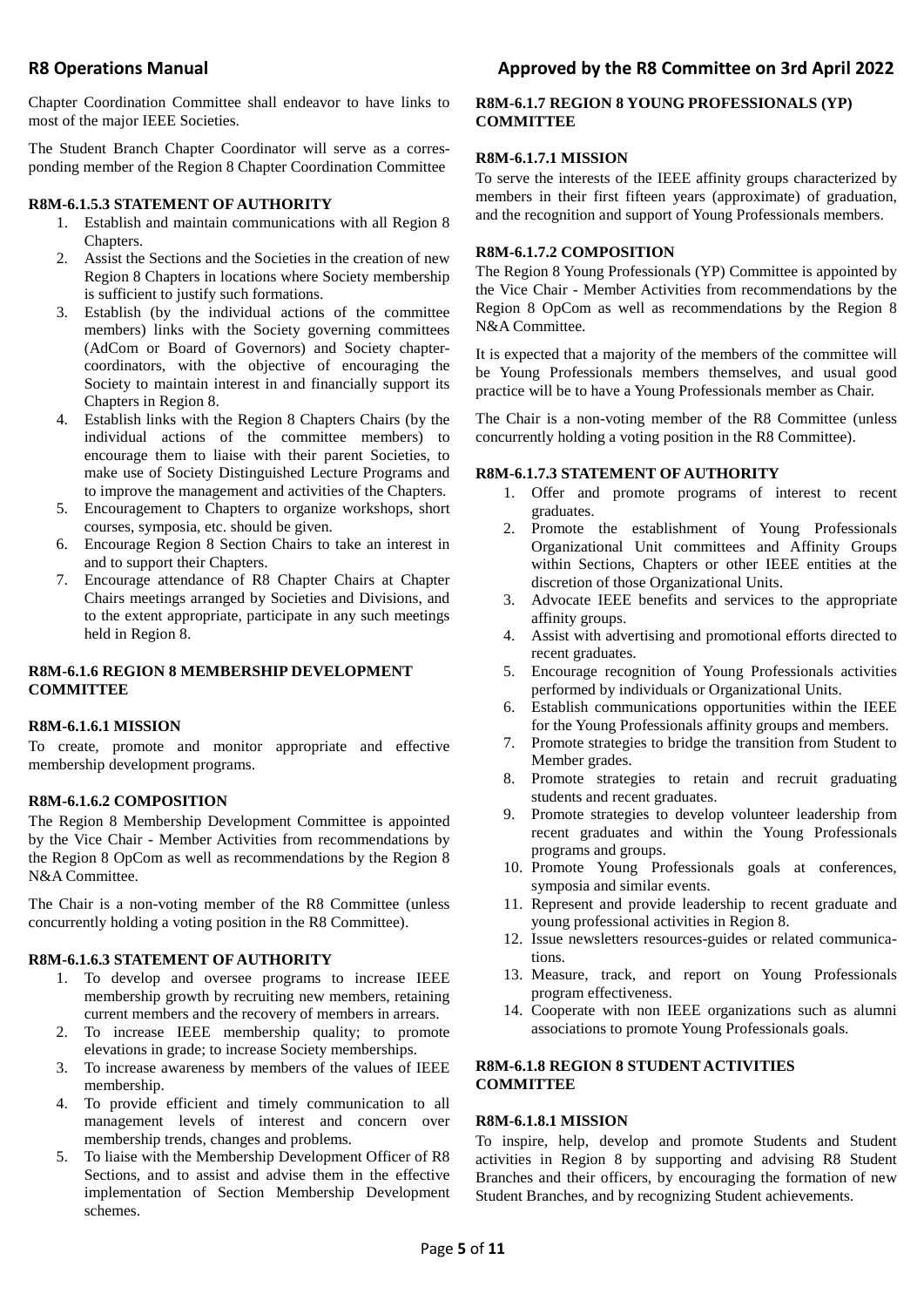## **R8M-6.1.8.2 COMPOSITION**

The Student Activities Committee is chaired by the R8 Vice Chair – Student Activities and includes:

- R8 Past Vice Chair Student Activities (ex-officio)
- Student Paper Contest Coordinator
- Student Branch Counselor Coordinator

and the following who shall all be of Student Member or Graduate Student Member grade:

- Region Student Representative
- Awards and Contests Coordinator
- Student Branch Coordinator
- Student Communications Officer
- Student Branch Chapter Coordinator

Two or more of the positions listed above could be held by a single person if necessary.

The Vice Chair - Student Activities shall be responsible for providing a nomination for the Region Student Representative, who is appointed by the Region 8 Director as a non-voting member of the R8 Committee.

All other members shall be appointed by the Vice Chair - Student Activities from recommendations by the Region 8 OpCom as well as recommendations by the Region 8 N&A Committee. Candidates shall generally be selected from active Student volunteers at Section or Student Branch level.

#### **R8M-6.1.8.3 STATEMENT OF AUTHORITY**

- 1. Monitor Student Membership and the vitality of Student Branches and Student Branch Chapters.
- 2. Advise Sections and Student Branches about Programs, Awards and Contests available for student members.
- 3. Support Student Branch Counselors in their role as mentors for the Branches.
- 4. Liaise with Student Activities at the Section and MGA Board level.
- 5. Encourage communications and collaboration between Student Branches.
- 6. Support for Student Branch Congresses at Section and Regional level.
- 7. Collaborate with other initiatives, Chapters and Affinity Groups available to students including Young Professionals, WIE and PA.
- 8. Voice student concerns and needs.

#### **R8M-6.1.9 REGION 8 ACTION FOR INDUSTRY (AfI) COMMITTEE**

#### **R8M-6.1.9.1 MISSION**

To facilitate planning, development, and implementation of activities within Region 8 between Industry and IEEE. To enhance relationships and cooperation between local companies and IEEE members in R8 Sections.

#### **R8M-6.1.9.2 COMPOSITION**

The R8 Action for Industry Committee is appointed by the Vice Chair - Technical Activities from recommendations by the Region 8 OpCom as well as recommendations by the Region 8 N&A Committee. The inclusion of members with links to senior levels of management in major Industries relevant to IEEE will be sought, and representation of the Industry Ambassadors of R8 Sections will also be aimed for.

## **R8 Operations Manual Approved by the R8 Committee on 3rd April 2022**

The Chair is a non-voting member of the R8 Committee (unless concurrently holding a voting position in the R8 Committee).

#### **R8M-6.1.9.3 STATEMENT OF AUTHORITY**

- 1. Encourage the appointment of Industrial Relations Officers (IROs) in all R8 Sections, advising about selection and recruitment when necessary
- 2. Provide guidance and support to R8 IROs to help to promote IEEE benefits, products, and services to industry.
- 3. Provide guidelines and support to R8 IROs in order to strengthen relationships and cooperation with industry and local technical companies.
- 4. Plan, promote and implement IEEE activities and services supporting important needs of industry and their professional employees.
- 5. Assist in arranging technical workshops and seminars with industry in R8.
- 6. Promote cooperation between IEEE at universities and local industry.
- 7. Arrange workshops for Student Branches with local industry.

### **R8M-6.1.10 REGION 8 PROFESSIONAL AND EDUCATIONAL ACTIVITIES COMMITTEE**

Professional Activities (PA) comprises non-technical skills that engineers need to achieve a successful technical career. Educational Activities (EA) implements programs specifically intended to serve the educational pursuits of IEEE members, the engineering and scientific communities and the general public.

#### **R8M-6.1.10.1 MISSION**

To develop non-technical skills programs (such as "Leadership Skills Training" or "Project Management") in order to provide additional value to members, in particular to young engineers and students. To coordinate educational activities programs in Region 8 including pre-university education, university-level education, post-university (continuing) education and the promotion of public awareness of engineering, technology and other topics within IEEE's Field of Interest.

To recruit volunteers to implement professional and educational seminars and workshops in R8 and to train local Tutors (Trainers) for these activities.

#### **R8M-6.1.10.2 COMPOSITION**

The R8 Professional and Educational Activities Committee is appointed by the Vice Chair - Technical Activities from recommendations by the Region 8 OpCom as well as recommendations by the Region 8 N&A Committee.

The Chair is a non-voting member of the R8 Committee (unless concurrently holding a voting position in the R8 Committee) and serves as a voting member of the IEEE Educational Activities Board (EAB) Section Education Outreach Committee.

#### **R8M-6.1.10.3 STATEMENT OF AUTHORITY**

- 1. Encourage, and advise about when necessary, the appointment of local PA officers and the establishment of PA activities in all R8 Sections
- 2. Provide PA products and services to individual IEEE members and groups, in particular to young engineers (YP) and students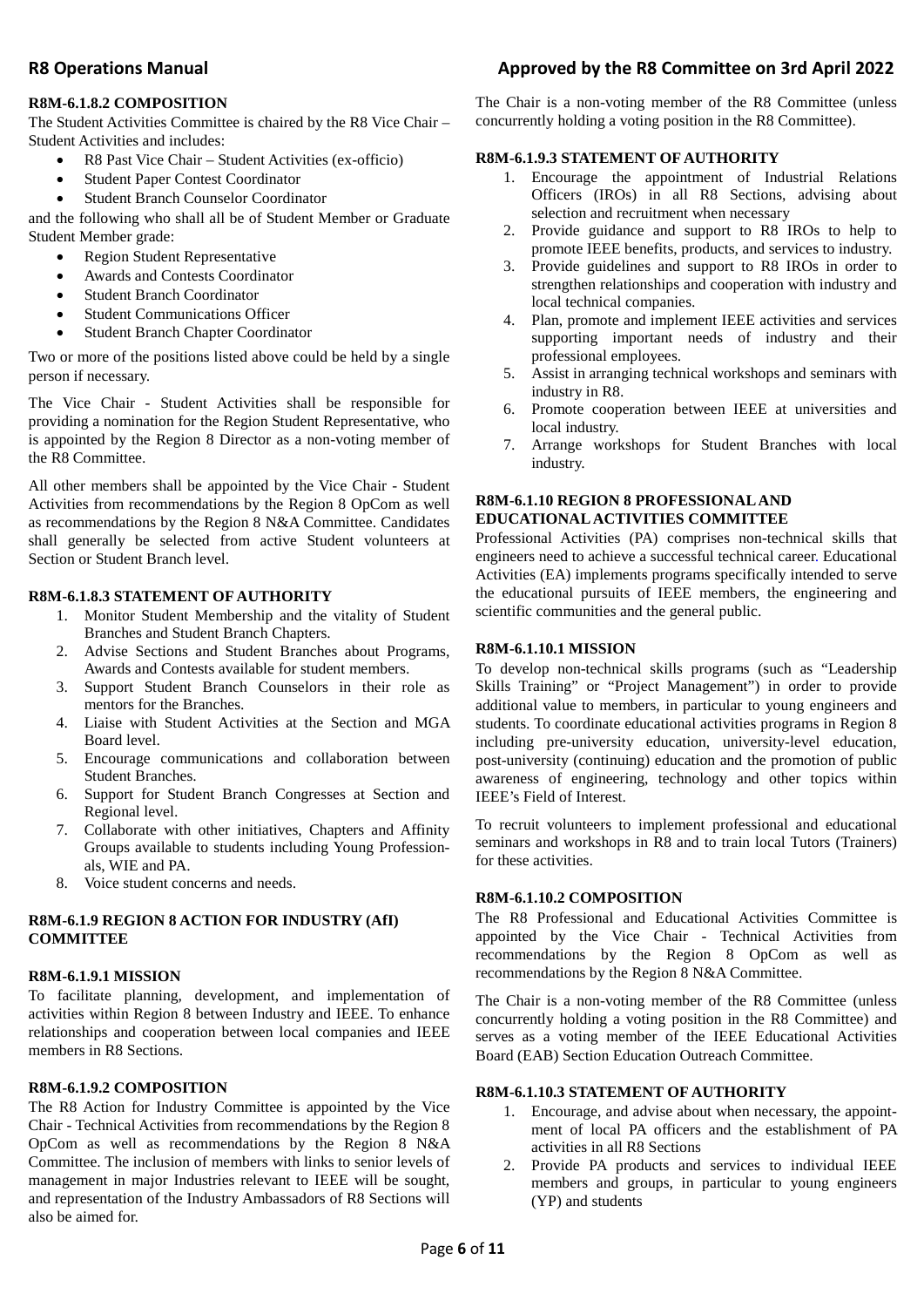- 3. Recruit expert presenters of PA topics in R8
- 4. Train and educate local trainers for PA topics in R8
- 5. Plan and implement PA seminars and workshops in R8
- 6. Collaborate with IEEE–USA on PA products and services to enhance members´ career and employment prospects
- 7. Make Section Chairs aware of IEEE's PA products and their importance for members.
- 8. Develop or encourage the formation of Educational Activities Committees in Region 8 Sections.
- 9. Develop educational programs to encourage the technological literacy of pre-university students.
- 10. Promote educational activities at the member level and communicate to the Educational Activities Board (EAB) the educational concerns of the membership.
- 11. Serve as contact point for Educational Activities and Professional Activities Committee Chairs in Sections of Region 8.

#### **R8M-6.1.11 REGION 8 WOMEN IN ENGINEERING (WIE) COMMITTEE**

#### **R8M-6.1.11.1 MISSION**

To serve the interests of the IEEE WIE affinity groups and female members, to promote the recognition and support of achievements of women in engineering, and to promote recruitment and retention of women in technical disciplines.

#### **R8M-6.1.11.2 COMPOSITION**

The Region 8 Women in Engineering (WIE) Committee is appointed by the Vice Chair - Member Activities from recommendations by the Region 8 OpCom as well as recommendations by the Region 8 N&A Committee.

#### **R8M-6.1.11.3 STATEMENT OF AUTHORITY**

- 1. Liaison with WIE activities at MGA Board level and with the Educational Activities Board
- 2. Establishing and maintaining contact with all Region 8 WIE Affinity Groups
- 3. Encouraging WIE activities in parts of Region 8 where no WIE Affinity Group exists, and assisting Sections in the creation of new WIE Affinity Groups
- 4. Supporting activities aimed at encouraging science and engineering careers for women.

#### **R8M-6.1.12 REGION 8 HUMANITARIAN ACTIVITIES (HuAC) COMMITTEE**

#### **R8M-6.1.12.1 MISSION**

To support the IEEE volunteers in the Region carrying out and/or supporting impactfull humanitarian activities at the local level.

#### **R8M-6.1.12.2 COMPOSITION**

The Region 8 Humanitarian Activities (HuAC) Committee is appointed by the Vice Chair - Member Activities from recommendations by the Region 8 OpCom as well as recommendations by the Region 8 N&A Committee.

#### **R8M-6.1.12.3 STATEMENT OF AUTHORITY**

- 1. Development of programs enabling volunteer engagement in humanitarian activities
- 2. Review and evaluation of the overall effectiveness of programs.

## R8 Operations Manual **R8 Operations Manual** Approved by the R8 Committee on 3rd April 2022

- 3. Recommending best practices as they relate to programs and projects
- 4. Evaluation of funding proposals for projects to be carried out at the local level
- 5. Establishment of partnerships with other entities sharing similar goals with respect to humanitarian efforts.

#### **R8M-6.1.13. REGION 8 PUBLICATIONS AND COMMUNICATIONS (P&C) COMMITTEE**

#### **R8M-6.1.13.1 MISSION**

To coordinate Region 8 publications and communications directed to members and potential members. Reports to the OpCom through the Director-Elect.

#### **R8M-6.1.13.2 COMPOSITION**

The Region 8 Publications and Communications Committee is appointed by the Director-Elect from recommendations by the Region 8 OpCom as well as recommendations by the Region 8 N&A Committee.

#### **R8M-6.1.13.3 STATEMENT OF AUTHORITY**

- 1. Coordination of the content that is included in each of the publications.
- 2. Be the first point of contact for allegations related to publications in the Region.
- 3. Making recommendations for the position of Editor-in-Chief of Region 8 publications for final appointment by the Region Director after consultation with OpCom and N&A Committee

#### **R8M-6.1.14 REGION 8 LIFE MEMBERS (LM) COMMITTEE**

#### **R8M-6.1.14.1 MISSION**

To create, promote and monitor appropriate programs and initiatives for Life Members.

#### **R8M-6.1.14.2 COMPOSITION**

The Region 8 Life Members Coordinator is appointed by the Region Director and serves as LM Committee Chair. The Committee may be formed only by corresponding members. Members are appointed by the Vice Chair - Member Activities from recommendations by the Region 8 OpCom as well as recommendations by the Region 8 N&A Committee.

#### **R8M-6.1.14.3 STATEMENT OF AUTHORITY**

- 1. To establish and maintain communications with all Region 8 LM Affinity Groups (LMAGs).
- 2. To increase awareness of Life Members and inform Sections of the values of Life Members´ activity.
- 3. To assist Sections in the formation of new LMAGs in locations where membership is sufficient to justify such formations.
- 4. To encourage R8 LMAGs to maintain sustainable and regular meetings, to organize officer elections and officer rotation, to support other OUs of the Section, to elevate member grade LMs to Life Senior Members and to carry out publicity in Section, R8 and IEEE level.
- 5. To provide information about activity of the R8 LMAGs, Chapters, Young Professionals and other Affinity Groups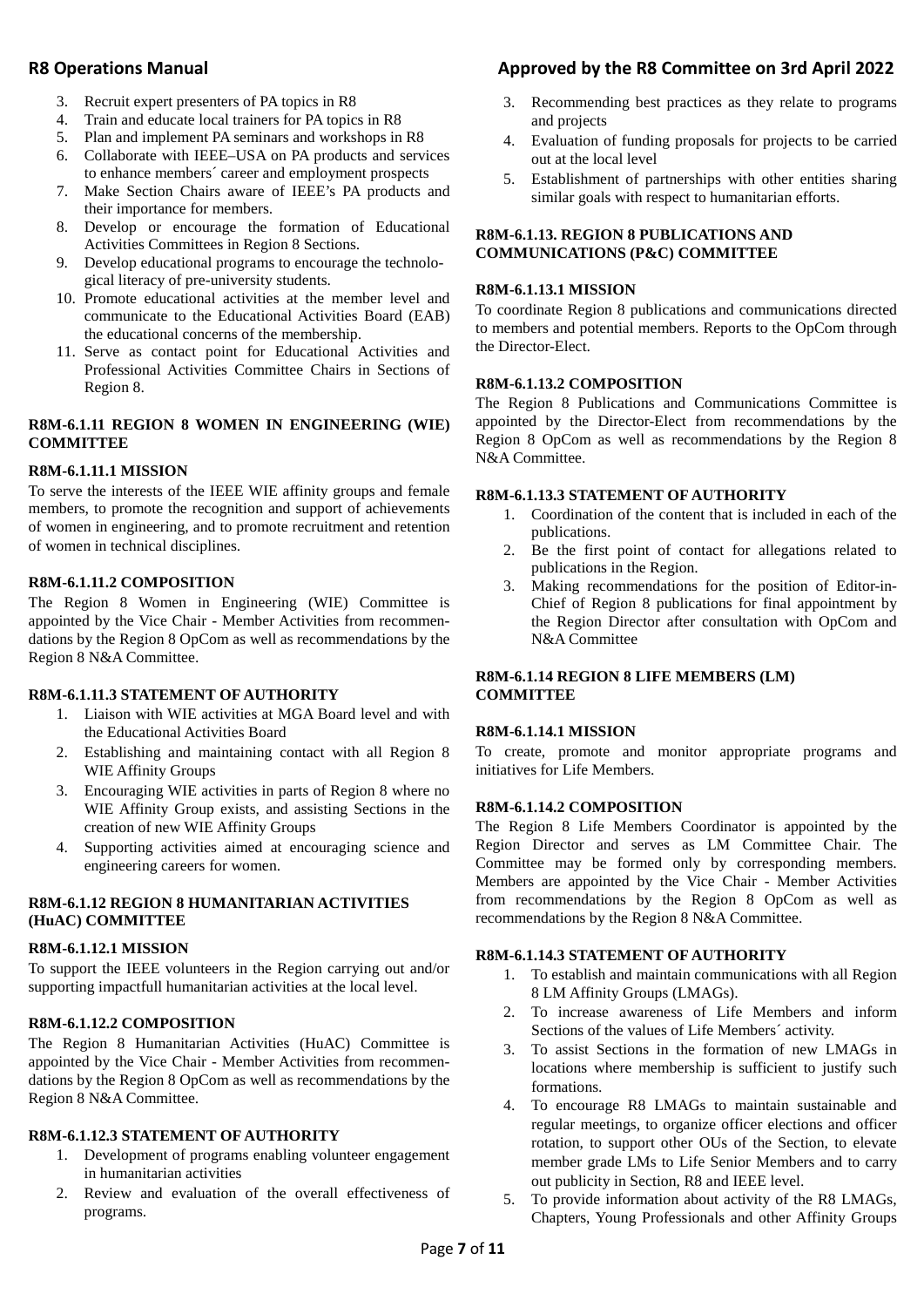with the objective of encouraging LMAGs to join technical meetings of other IEEE OUs.

6. To assist LMAGs in administrative and reporting issues.

### **R8M-6.1.15 REGION 8 FINANCE COMMITTEE**

#### **R8M-6.1.15.1 MISSION**

To provide general oversight of the financial operations of the Region and to assist Region 8 Treasurer in financial management of the Region 8 and its funds.

#### **R8M-6.1.15.2 COMPOSITION**

The Region 8 Finance Committee is chaired by the Region Treasurer, with Region 8 Director and Region 8 Past Director as ex-officio members, and up to three additional members appointed by the Treasurer from recommendations by the Region OpCom as well as recommendations by the Region 8 N&A Committee.

The additional members can include:

- Assistant Treasurer, to provide backup in financial operations of the Treasurer.
- Voluntary Contribution Fund Coordinator and Region 8 GEO Units Support in Financial Reporting (VCF and Reporting); liaison with Membership Development Committee.
- Financial Oversight of the R8 Conference Portfolio (R8ConFin); liaison with Conference Coordination Committee.

Other members can be appointed as corresponding members.

## **R8M-6.1.15.3 STATEMENT OF AUHORITY**

The Region 8 Finance Committee shall:

- 1. Assist Region 8 Treasurer in preparation of the annual budget.
- 2. Monitor Region 8 financial performance against budget.
- 3. Develop short- and long-term financial projections and plans.
- 4. Develop proposals for improvements in the financial operations of the Region and its organizational units.
- 5. Manage the Voluntary Contribution Fund awards.
- 6. Provide financial oversight of the Region 8 conference portfolio.
- 7. Assess long- and short-term financial risks for the Region and propose measures to mitigate them.

## **R8M-6.1.16 REGION 8 HISTORY ACTIVITIES (HA) COMMITTEE**

#### **R8M-6.1.16.1 MISSION**

To stimulate in the Region's subunits the awareness and importance of history, the proper documentation of their history, and the organization of history-related activities.

#### **R8M-6.1.16.2 COMPOSITION**

The Region 8 History Activities Coordinator is appointed by the Region Director and serves as HA Committee Chair. The Committee may be formed only by corresponding members. Members are appointed by the Vice Chair - Member Activities from recommendations by the Region 8 OpCom as well as recommendations by the Region 8 N&A Committee.

## **R8 Operations Manual Approved by the R8 Committee on 3rd April 2022**

#### **R8M-6.1.16.3 STATEMENT OF AUTHORITY**

- 1. Document the Region's history and make the documentation publicly available on the Region's website and through the Engineering and Technology History Wiki.
- 2. Support the Region's subunits in properly documenting their history.
- 3. Support the Region's subunits in their history-related activities – such as (but not limited to) preparation of IEEE Milestones, arranging of Oral Histories, and organization of history-related meetings and conferences – and assist in establishing necessary contacts with relevant IEEE organizational units.
- 4. Maintain a strong relation with the IEEE History Committee and the IEEE History Center.

#### **R8M-6.2 EX-OFFICIO MEMBERS OF COMMITTEES OF REGION 8**

Any Region 8 member assigned to an IEEE MGA Board Committee or IEEE Committee is ex-officio member without voting privileges, of the corresponding Committee of Region 8 if such a corresponding Committee has been constituted.

He/she may attend the meetings of the corresponding Committee as a non-voting member, subject to financial support being available, and in any case shall be entitled to receive the Minutes of all such meetings.

#### **R8M-7 REGION 8 COMMITTEE MEETINGS**

General arrangements and requirements of meetings of the Region 8 Committee are described in the R8 Bylaws (Section R8-3.3 REGION 8 COMMITTEE MEETINGS)

#### **R8M-7.1.1 MEETING TIMETABLE AND STRUCTURE**

Normally, the meeting commences early on a Saturday and ends by early Sunday afternoon, so enabling the majority of participants to arrive on a Friday evening and leave in time to be home for Monday morning. Meetings of committees are usually arranged for Friday.

The room layout for the R8 Committee meeting must be laid out so that all members can see and hear one another, providing the voting and non-voting members with a worktable and electrical supply for computers. Region Officers are normally positioned in a more prominent location ("top table") and it is usual to have the Section Chair seating ordered alphabetically by Section name.

#### **R8M-7.1.2 MEETING DOCUMENTATION**

The meeting documentation contains the proposed agenda, minutes of the previous meeting, reports from Officers and Committees, and such other supporting material as is required and available. A one page summary report is expected from each Section Chair. The documentation must be made available to each participant, except for items discussed in Executive Session, available to voting members only.

### **R8M-7.1.3 MEETING PROCEDURE**

The formal parts of the meeting are conducted according to the R8 Bylaws, which specify the use of Robert's Rules. However the meeting often commences with an informal part (such as a 'caucus') and there may be break-out sessions (Focus Groups, etc.) to encourage participation and 'brainstorming' to discuss special issues.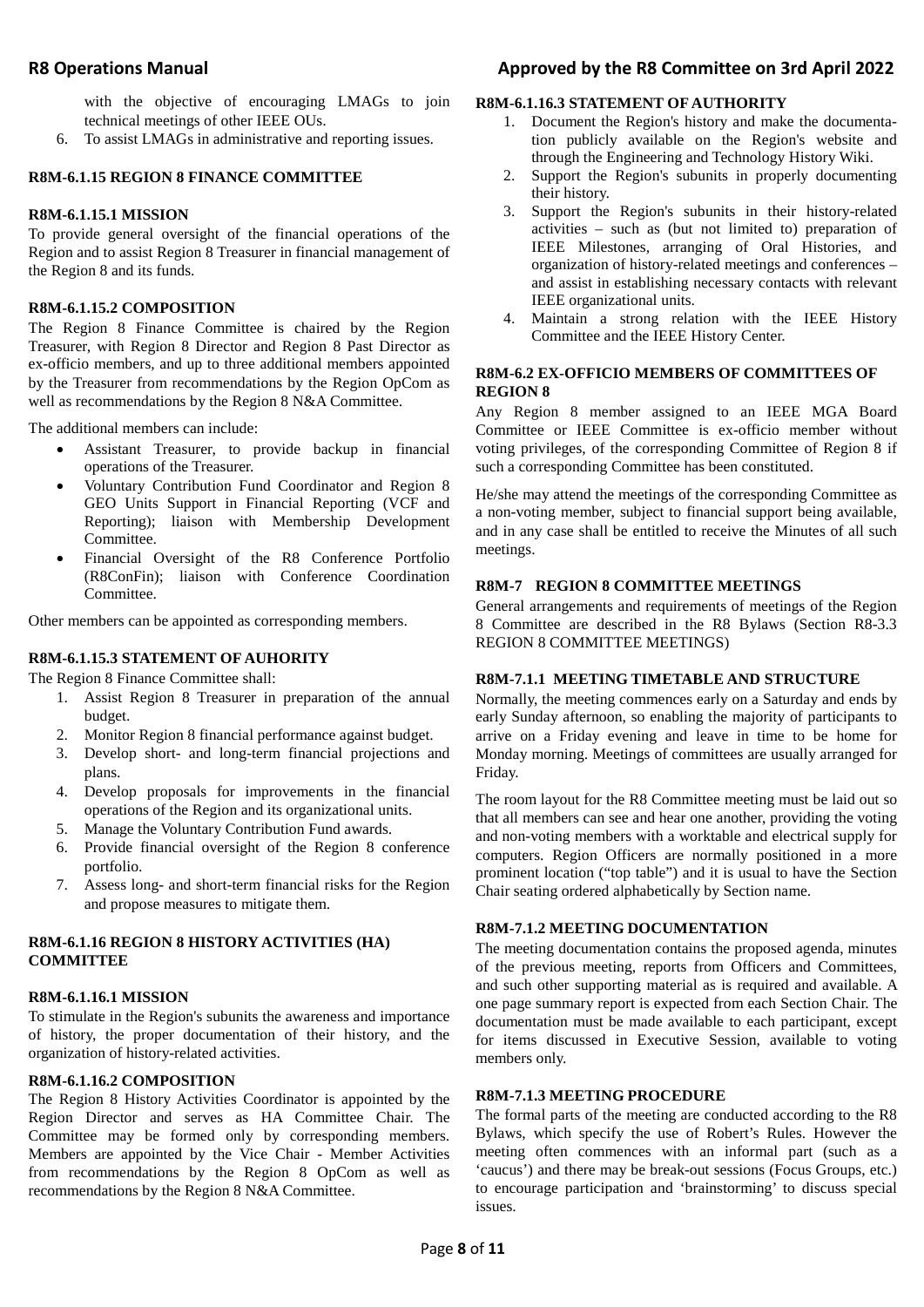#### **R8M-7.1.3.1 MOTIONS**

In the formal part of the meeting, any member (voting or nonvoting) may propose a Motion and if this is seconded by another member, it normally must be allocated time for debate in the appropriate part of the meeting. If the Motion is proposed by a committee, a seconder is not required.

Motions which are non-controversial and appear to have the general agreement of the R8 Committee members present may be collected together to form a Consent Agenda, and approved *en bloc*  by a single vote, in order to save time. However, prior to this, any member has the right to remove a Motion from the Consent Agenda and so require it to be debated.

During the debate of a Motion, the Chair must take an impartial position, and all members must be given an opportunity to speak. Where possible the Chair will seek an alternation between those for and against the Motion, and may, in the interests of time-economy, restrict the length of time any members speaks for. The R8 Committee members must adopt the recognized practice of avoiding derogatory comments about any Committee member, and during the formal debate, the member speaking ("given the floor") must address the Chair. This ensures an orderly discussion with a single thread. Robert's Rules define and explain the mechanisms by which other members are permitted to amend Motions under discussion, to suspend their discussion or call for an immediate vote without further discussion. During debate, an amendment to the words of the Motion can be agreed only by a vote of the Committee, and not by the proposer or seconder, because once debate has commenced, the Motion belongs to the Committee. A 'friendly amendment' is one which is agreed to be an improvement by the proposer (for example. a change in words which clarifies the meaning).

Tabling a Motion implies ending discussion on it without taking a vote.

A Motion must define an action to be carried out and an indication of who or what is responsible. For example "*the R8 Committee requests the Director to recommend to the MGA Board ----------*" or "*the R8 Committee approves the organization by the ------- Committee of a meeting of Chapter Chairs of the ----- Society at --- ------*" or "*the R8 Committee congratulates ------- for the award of the ----- medal*". Motions with no clear cut mode of implementation serve no purpose and should not be made. For example a Motion such as "*The R8 Committee considers that the general public in Section ------ should show more respect to practicing engineers*" might be a welcome sentiment but contains no proposal for implementation.

### **R8M-7.1.3.2 VOTING**

The Chair may call for a vote by the instruction "*Those in favor, say 'aye'* " followed by "*Those against, say 'nay'* ". If this process is not such as to make the outcome obvious, the voting members may be asked to raise their hands instead, and to keep them up until a count has been made, or alternatively they may be asked to stand to show their vote.

Some Motions may be more appropriate for decision by a secret ballot, in which case voting papers have to be distributed and tellers appointed to count the result.

It is important to ensure that a quorum is present when a vote is taken in order for the decision to be valid (see R8 Bylaws, Section

## R8 Operations Manual **R8 Operations Manual** Approved by the R8 Committee on 3rd April 2022

R8-3.3.2 QUORUM for a definition of the numbers of voting members required). Those who abstain from voting are considered to have voted against the Motion, and so any member wishing to have no effect on the outcome must leave the room while the vote takes place.

#### **R8M-7.1.3.3 COST CONSEQUENCES OF MOTIONS**

It is likely in many cases that the implementation of an approved Motion involves the expenditure of R8 funds. For this reason, wherever possible the Motions shall be submitted well in advance, so that the financial implications can be evaluated by the Treasurer and perhaps the R8 OpCom as well. This also provides opportunities for improvements in the clarity of the wording, etc. In some cases, the implementation may imply a charge to an alreadyallocated budget of a Vice Chair, Committee, etc. in which case the approval of the budget-holder needs to be obtained. Approval of Motions which involve substantial cost implications must be associated with a responsible approach to indicating how this is to be paid for.

Since the implementation of a Motion may involve a project with activity and expenditure continuing over an extended period of time, the person(s) responsible for the implementation (often referred to as the 'champion(s)' of the project) must submit progress reports and a final report on the outcome, with a full disclosure of the use of any IEEE funds spent on the project. The R8 Secretary is responsible for ensuring that such reports are provided in a timely manner, keeping the R8 Committee informed. This includes situations where a project has to be abandoned.

#### **R8M-8 SECTIONS**

A Section shall be the basic operating entity of IEEE and shall be constituted by a minimum of fifty (50) voting members. A Section shall be established with the approval of the Region 8 Committee by petition of those who live/work in relatively close proximity. Normally this is a well-defined geographical location, not part of any existing Section.

Normally, in Region 8, the boundaries of a Section correspond to National boundaries, although in some cases, a country may have more than one Section and in some cases, a Section may cover more than one country. In the latter case, the Section may involve more than one distinct legal system and/or more than one currency.

Currently, and for the foreseeable future, there are countries and other large parts of Region 8 where the number of IEEE members is too low to support the formation of a Section.

Sections are not required to have their own Bylaws. However, they are allowed to have a Governance document if they wish, but should request the approval of the Region Director for this.

A Section is required to maintain a membership of twenty-five (25) voting members, and if the membership drops below this the Section may be placed on probation and this may lead eventually to the dissolution of the Section.

A Section is also required to hold at least five meetings per year (including Chapter and Affinity Group meetings). An administrative meeting may count towards the total.

Provided that the Section completes its annual reporting to IEEE on time, it receives financial support in the form of a Rebate, which is calculated by a formula which takes into account the number of members in the Section. Prompt submission may result in a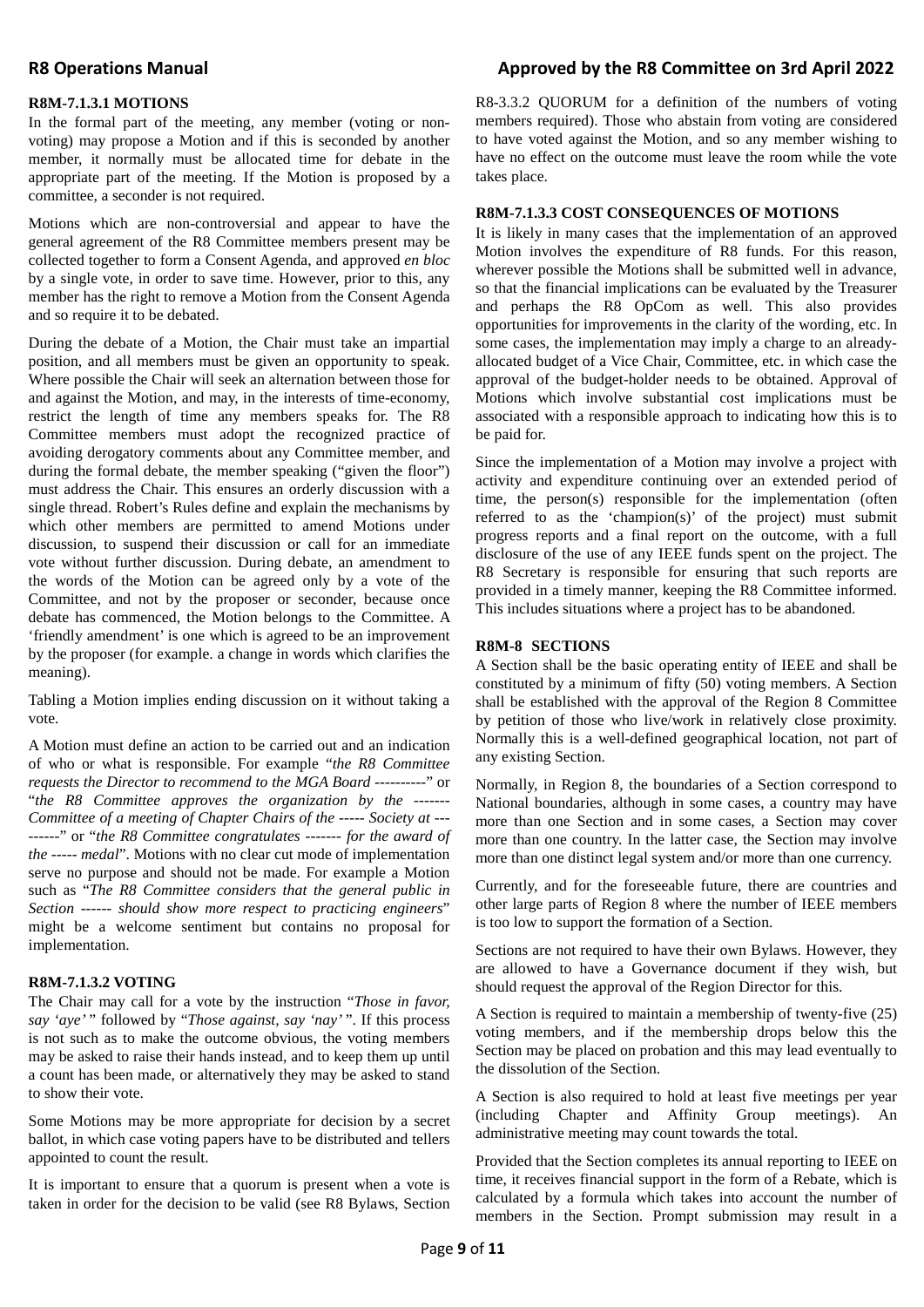## R8 Operations Manual **R8 Operations Manual** Approved by the R8 Committee on 3rd April 2022

financial bonus to the Section.

Other details about the function, composition and administration of Sections are detailed in the MGA Operations Manual Section 9.4.

The number of Sections in Region 8 has increased steadily over many years. However, there are some Sections which have few members, and which constitute a financial burden on Region 8, because of the need to reimburse the attendance costs of the Section Chair at Region 8 Committee meetings. It can therefore be good practice for the Committee to approve only those petitions where the growth potential of the petitioning Section is such that a membership of at least 250 voting members is a realistic future prospect. In other cases, formation of a Subsection instead may be a financially-wiser action.

#### **R8M-8.1 SUBSECTIONS**

A Subsection shall be a part of a Section or Region, constituted by a minimum of twenty (20) voting members, and established with the approval of the Region 8 Committee by petition to the Section Executive Committee or the Region of those who live/work in relatively close proximity. Financial resources required for the operation of the Subsection responsibility of the Geographic Unit (Section or Region) creating the Subsection.

A Subsection is required to maintain a membership of fifteen (15) voting members, and if the membership drops below this the Subsection may be placed on probation and this may lead eventually to the dissolution of the Subsection.

A Subsection is also required to hold at least five meetings per year (including Chapter and Affinity Group meetings). An administrative meeting may count towards the total.

Reasons for formation of a Subsection within a Section may be because of separation from the rest of the Section by distance, geographical obstacles making travel difficult, or different legal or cultural customs, etc.

Reasons for formation of a Subsection not within a Section (e.g. under the supervision of the Region) are usually that the members making the petition are in a location / country where there are insufficient IEEE members to justify a petition to form a Section. This enables the petitioners to start local IEEE activities and may encourage membership growth. Forming a Subsection under Region control does place an obligation on the Region to forward the rebate received for the Subsection, if it fulfills the meeting activity and compliance with finance and officer reporting requirements. However, the Region is not obliged to reimburse the attendance costs of the Subsection Chair at Region 8 Committee meetings, so that a Subsection constitutes a smaller financial burden on Region 8 than a Section.

In some cases, the Subsection may be formed as a 'Section in Development' with the expectation that, within a few years, it will have grown in membership and increased its activities sufficiently to be elevated to a Section. In the case that the Subsection is a part of an existing Section, the opinion of that Section about the elevation shall be sought by the Region Director prior to making the decision.

Other details about the function, composition and administration of Subsections are detailed in the MGA Operations Manual Section 9.5.

#### **R8M-8.2 CHAPTERS**

A Chapter shall be a technical subunit of a Region, one or more Sections, or a Geographic or Technical Council. A Chapter shall comprise a minimum of twelve (12) voting members of a Society or group of Societies and shall be established by petition to the parent geographical and technical organizational units. Normally, Chapters are subunits of a single Section, and this parent Section is responsible for the finances of the Chapter (and should provide an appropriate part of its rebate to support Chapter activities). The Chapter Chair shall be an ex-officio member of the Executive Committee of this parent Section.

A Chapter is expected to establish strong and cordial links with the management (Board of Governors, AdCom, Regional representative, etc.) of its parent Section(s) or Council, who may be willing to provide additional financial support, and often have Distinguished Lecturer programs which the Chapter may make use of.

Commonly, the Societies or Councils hold international conferences in many parts of the world, and in the case that such a conference is in the geographical area of the Chapter, then the Chapter members can be expected to assist with its organization. This is another reason for the Chapter to establish good links with the parent Society/Council.

A Chapter may be formed in a part of the Region where no Section exists, and in such a case, may be managed by an adjacent Section.

Other details about the function, composition and administration of Chapters are detailed in the MGA Operations Manual Section 9.6.

#### **R8M-8.3 STUDENT BRANCHES**

A Student Branch shall be an operating entity of IEEE constituted by a minimum of twelve (12) IEEE Student or Graduate Student Members at a particular college, university, technical institute, or, in unusual circumstances attached to a Section, and established with approval of the Region 8 Committee by petition to the Region.

Each Student Branch shall have a Student Branch Counselor who shall be an IEEE member teaching in IEEE designated fields in the educational organization with which the Branch is associated. The Counselor assists the Student Branch in obtaining space and permission for their activities, and provides continuity for the Student Branch in situations where the active members graduate and leave the educational organization or otherwise cease to be students.

Other details about the function, composition, funding and administration of Student Branches are detailed in the MGA Operations Manual Section 9.7.

#### **R8M-8.4 STUDENT BRANCH CHAPTERS**

Student Branches may have Student Branch Chapters. A Student Branch Chapter shall be a technical subunit of a Student Branch constituted by a minimum of six (6) Student or Graduate Student Members of a Society or group of Societies and established by petition to the parent Student Branch and Society concerned. A Student Branch Chapter functions in a manner similar to a committee of the Student Branch.

Other details about the function, composition and administration of Student Branch Chapters are detailed in the MGA Operations Manual Section 9.8.